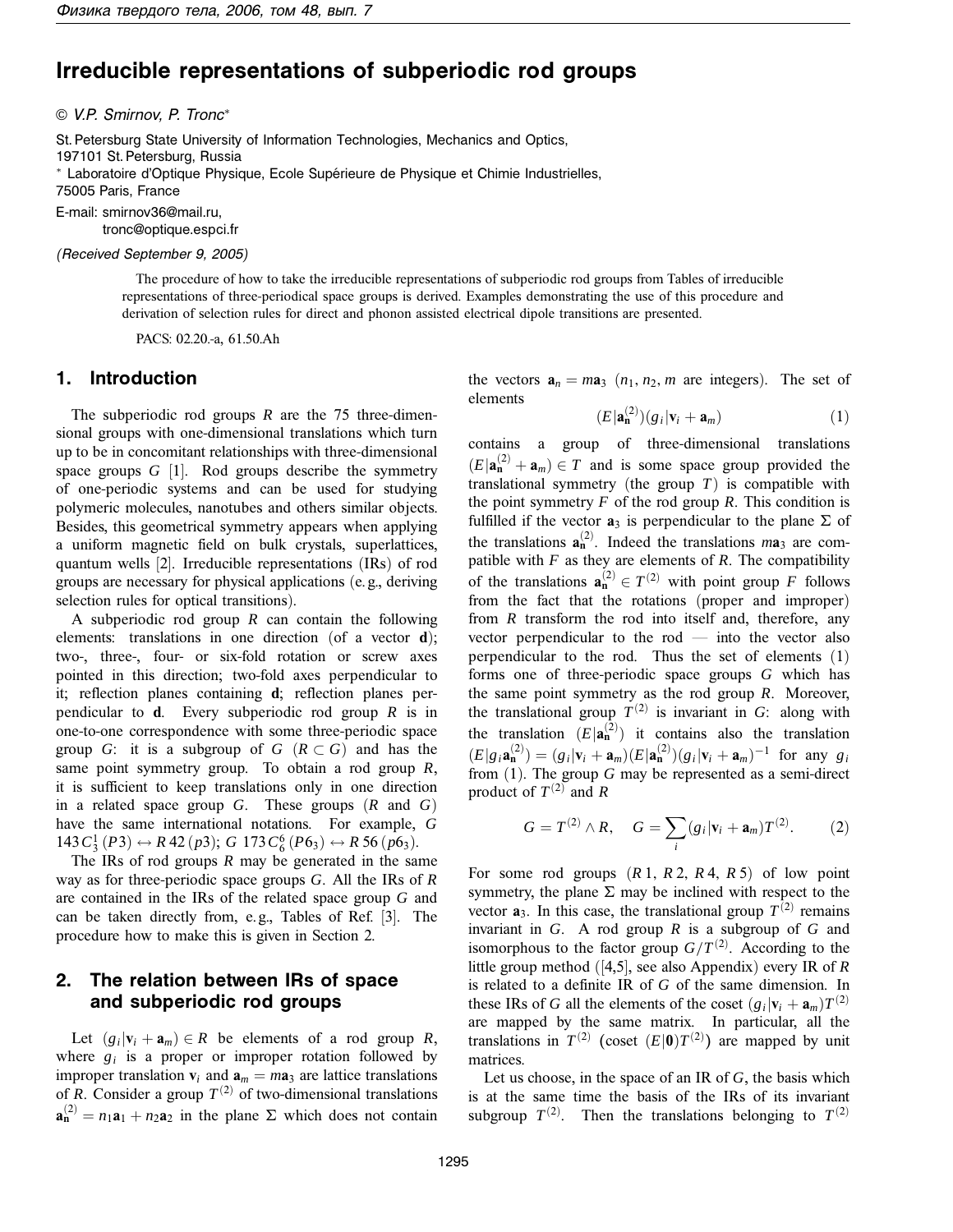are mapped by the diagonal matrices with the elements  $\exp(-i\mathbf{k}^{(3)} \cdot \mathbf{a}_{\mathbf{n}}^{(2)})$ . These matrices become the unit ones, if at any integers  $n_1$  and  $n_2$ 

$$
\exp(-i\mathbf{k}^{(3)} \cdot \mathbf{a}_{n}^{(2)}) = 1. \tag{3}
$$

This condition holds for any  $\mathbf{k}^{(3)} = \alpha \mathbf{K}_3$  in the direction of the basic translation vector  $\mathbf{K}_3 = \frac{2\pi}{V_a} \mathbf{a}_1 \times \mathbf{a}_2$ of the three-dimensional Brillouin zone (BZ) of the space group *G*, which is perpendicular to the plane  $\Sigma$ . The only primitive translation vector  $\mathbf{K} = \frac{2\pi}{|\mathbf{a}|^2} \mathbf{a}$  and all the wave vectors  $\mathbf{k} = \beta \mathbf{K}(-1/2 < \beta \le 1/2)$  in the onedimensional BZ of the rod group *R* are directed along the vector  $\mathbf{a} = \mathbf{a}_3$ . The correspondence between  $\mathbf{k}^{(3)}$  and  $\mathbf{k}$ is established by the transformation law of basic vectors of IRs under translation operations  $a_n$  of the rod group:  $\exp(-i\mathbf{k}^{(3)} \cdot \mathbf{a}_3) = \exp(-i\mathbf{k} \cdot \mathbf{a}), \text{ i.e. } \alpha = \beta. \text{ If } \mathbf{a} \perp \Sigma \text{ then}$  $\mathbf{k} = \mathbf{k}^{(3)}$ , otherwise **k** is the projection of  $\mathbf{k}^{(3)}$  on the direction of  $\mathbf{a} = \mathbf{a}_3$ .

The star of any vector  $\mathbf{k}^{(3)}$  lies entirely in the direction of the primitive vector  $\mathbf{K}_3$ . Therefore the correspondence of IRs mentioned above takes place both for allowed IRs of little groups  $G_{\mathbf{k}^{(3)}}$  (in *G*) and  $R_{\mathbf{k}}$  (in *R*) and for the full IRs of *G* and *R*. So the subduction of any small IR of a little group  $G_{\mathbf{k}^{(3)}}$  (full IR of *G* with wave vector star  $^* \mathbf{k}^{(3)}$ ) on the elements of the rod group *R* generates some small IR of the little group  $R_k$  (full IR of *R* with the wave vector star  $*{\bf k}$ ) of the same dimension.

In Tables of IRs of space groups, one finds usually small IRs of little groups  $G_k$  ( see, e.g., Ref. [3]). An IR  $d^{(\mathbf{k}^{(3)}, \lambda)}(g)$ of a little group  $G_k \subseteq G$  is at the same time an IR  $d^{(k,\lambda)}(g)$ of a little rod group  $R_k \subseteq R$  with  $k = k^{(3)}$ , when  $a \perp \Sigma$ , or **k** being projection of  $\mathbf{k}^{(3)}$  on the direction of  $\mathbf{a} = \mathbf{a}_3$ .

The analogous procedure of IRs generation is valid for IRs of 80 three-dimensional groups with two-dimensional translations (layer) groups [5].

## **3. Discussion**

To illustrate the proposed procedure let us consider semiconductor structures under a magnetic field. Let us consider the symmetry of bulk semiconductors with the zinc blende structure (the  $T_d^{(2)}$  symmorphic space group), such as the GaAs or AlAs crystals for example, under a magnetic field **B** parallel to the symmetry axis  $C_3$ , or superlattices of the  $(GaN)<sub>m</sub>(AlN)<sub>n</sub>$  type with an even value of  $m + n$ (the  $C_{3v}^1$  symmorphic space group), when the magnetic field  $B$  is directed along the symmetry axis  $C_3$ . These systems have the geometrical symmetry described by the rod group  $R$  42 ( $p$ 3), whose IRs are related to those of the space group *G* 143 ( $C_3^1$ ). In this case the plane  $\Sigma$  of the lattice translations  $\mathbf{a}_{n}^{(2)} = n_1 \mathbf{a}_1 + n_2 \mathbf{a}_2$  is perpendicular to the translation vector **a** of the rod group which coincides with lattice translation vector  $\mathbf{a}_3$  of *G*. Thus  $\mathbf{k}^{(3)} = \mathbf{k}$ . One takes the IRs of *R* for point  $\Gamma$  (the center of onedimensional BZ) and *A* (the edge of one-dimensional BZ)

**Table 1.** Single-  $(\Gamma_1 - \Gamma_6)$  and double-valued  $(\Gamma_7 - \Gamma_{12})$  IRs of the rod group  $R\ 56$  ( $p6_3$ ) at the point  $\Gamma$  ( $k = 0$ ) of the onedimensional BZ  $(\alpha = (0, 0, c/2), v \equiv \exp(i\pi/6))$ 

|                  |  |            |           | Element $\Gamma_1 \mid \Gamma_2 \mid \Gamma_3 = \Gamma_5^* \mid \Gamma_4 = \Gamma_6^* \mid \Gamma_7 = \Gamma_{12}^* \mid \Gamma_8 = \Gamma_{11}^* \mid \Gamma_9 = \Gamma_{10}^*$ |            |  |
|------------------|--|------------|-----------|----------------------------------------------------------------------------------------------------------------------------------------------------------------------------------|------------|--|
|                  |  |            |           |                                                                                                                                                                                  |            |  |
| $(C_6 \alpha)$   |  |            | $iv^*$    | ν                                                                                                                                                                                | $-v$       |  |
| $(C_3 0)$        |  | $\iota\nu$ | iv        | $iv^*$                                                                                                                                                                           | $i\nu^*$   |  |
| $(C_2 \alpha)$   |  |            |           |                                                                                                                                                                                  |            |  |
| $(C_3^2 0)$      |  | $-i\nu^*$  | $-i\nu^*$ | $i\nu$                                                                                                                                                                           | $\iota\nu$ |  |
| $(C_6^5 \alpha)$ |  | $\iota\nu$ | $-i\nu$   | $-\nu^*$                                                                                                                                                                         |            |  |

**Table 2.** Single-  $(A_1-A_6)$  and double-valued  $(A_7-A_{12})$  IRs of the rod group *R* 56 ( $p6_3$ ) at the point *A* ( $k = \pi/c$ ) of the onedimensional BZ  $(\alpha = (0, 0, c/2), v \equiv \exp(i\pi/6))$ 

|                  |      |           |           |           | Element $A_1 = A_2^*$ $A_3 = A_6^*$ $A_4 = A_5^*$ $A_7 = A_{11}^*$ $A_8 = A_{12}^*$ $A_9$ $A_{10}$ |          |
|------------------|------|-----------|-----------|-----------|----------------------------------------------------------------------------------------------------|----------|
|                  |      |           |           |           |                                                                                                    |          |
| $(C_6 \alpha)$   | $-i$ | $-\nu^*$  | $\nu^*$   | iv        | $-i\nu$                                                                                            | $11 - 1$ |
| $(C_3 0)$        |      | $i\nu$    | iν        | $i\nu^*$  | $iv^*$                                                                                             |          |
| $(C_2 \alpha)$   | $-t$ | $-l$      |           |           |                                                                                                    |          |
| $(C_3^2 0)$      |      | $-i\nu^*$ | $-i\nu^*$ | iv        | $iv$   1  1                                                                                        |          |
| $(C_6^5 \alpha)$ | $-t$ | $\nu$     | $-\nu$    | $-i\nu^*$ | $iv^*$   1 -1                                                                                      |          |

directly from Tables of Ref. [3] for  $G = C_3^1$  space group. The group  $C_3^1$  is symmorphic. The IRs with **k** on the line  $\Gamma$ *A* for the elements  $(C_3|m\mathbf{a})$  differ from those for  $(C_3|0)$  by the factor exp(−*i***k** · *m***a**) as this factor corresponds to the translation *m***a**. Another example is the non-symmorphic rod group  $R\,56\,(p6_3)$ . Its IRs are related to the IRs of the non-symmorphic space group *G* 173 $(C_6^6)$ . This is the geometrical symmetry of bulk materials with the wurtzite structure (e. g. bulk GaN) and the superlattices of the  $(GaN)<sub>m</sub>(AIN)<sub>n</sub>$  type with odd values of  $m + n$  (the  $C<sup>4</sup><sub>6*v*}</sub>$ non-symmorphic space group), when the magnetic field **B** is directed along the symmetry axis. Since the crystal system is the same as in the first example (hexagonal lattice), one has also  $\mathbf{k}^{(3)} = \mathbf{k}$  and takes the IRs of *R* 56 for point  $\Gamma$  (the center of one-dimensional BZ, Table 1) and *A* (the edge of one-dimensional BZ, Table 2) directly from Tables of Ref. [3] for  $G = C_6^6$  space group. Note that all the points in the BZ of the rod group *R* 56 have the same point symmetry  $C_6$ . The IRs with **k** on the line  $\Gamma A$  for the elements  $(C_6|\mathbf{a}/2 + m\mathbf{a})$  differ by the factor  $\exp(-i\mathbf{k} \cdot (m+1/2)\mathbf{a})$  from those for element  $(C_6|\mathbf{a}/2)$ at  $\Gamma$  ( $\mathbf{k} = 0$ ) as it follows from the theory of projective representations.

# **4. Selection rules for electrical dipole transitions**

The stationary states of a system with the symmetry of a rod group *R* are classified according to the small IRs  $|\mathbf{k}, \gamma\rangle$ of the little group  $R_k \subset R$ .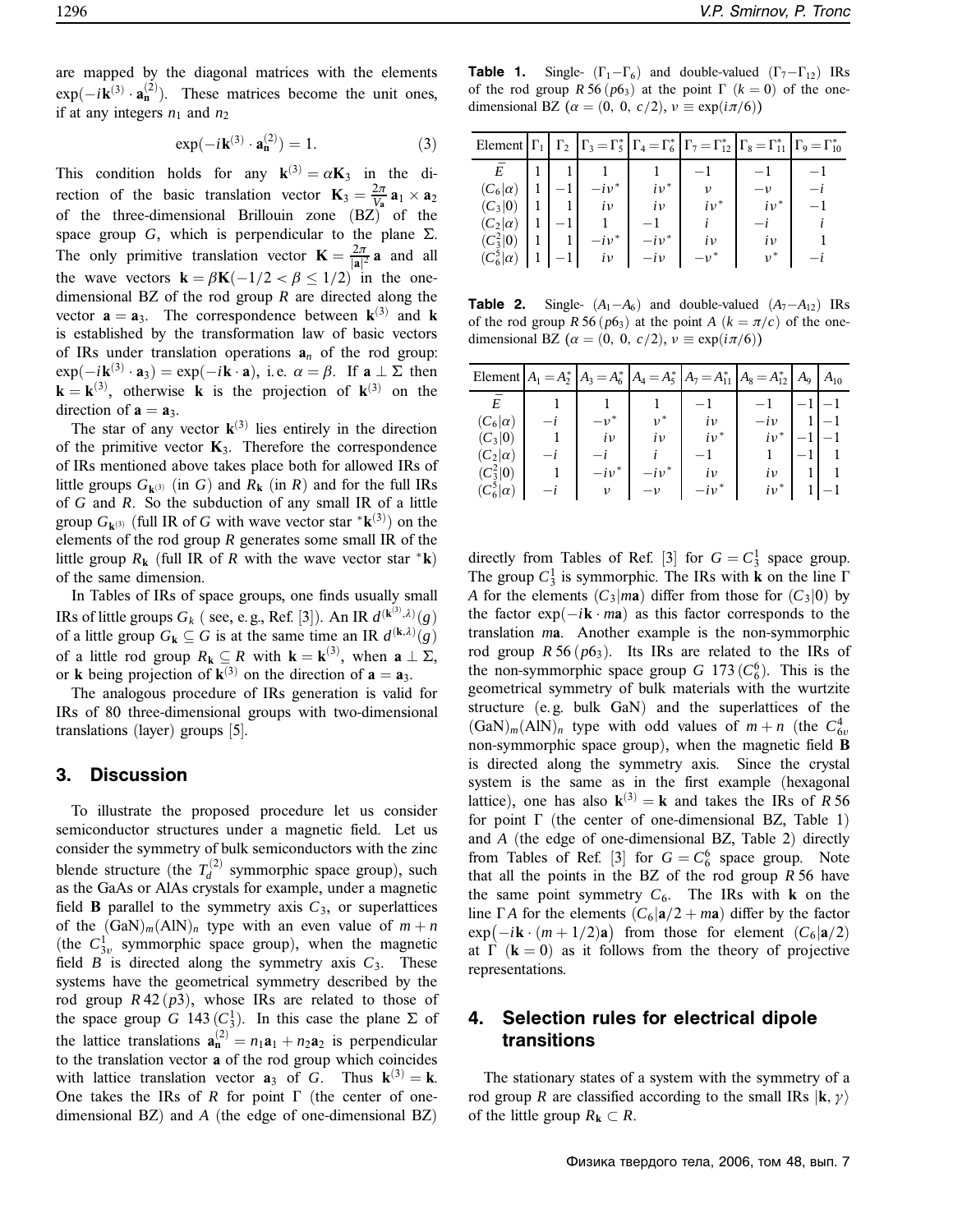**Table 3.** Direct (Kronecker) products  $(A_i \times A_j \text{ and } A_j^* \times A_j)$  of the single-  $(A_1 - A_6)$  and double-valued  $(A_7 - A_{12})$  IRs at *A*-point of the BZ for rod group  $R$  56 ( $p$ 6<sub>3</sub>)

|            | IR             | A <sub>1</sub>        | A <sub>2</sub>        | $A_3$                 | A4            | $A_5$                 | $A_6$                 | $A_7$                 | $A_8$                 | A9                    | $A_{10}$              | $A_{11}$              | $A_{12}$              |
|------------|----------------|-----------------------|-----------------------|-----------------------|---------------|-----------------------|-----------------------|-----------------------|-----------------------|-----------------------|-----------------------|-----------------------|-----------------------|
| $A_2^*$    | $A_1$          | $\Gamma_2$            | $\Gamma_1$            | $\Gamma_4$            | $\Gamma_3$    | $\Gamma_6$            | $\Gamma_5$            | $\Gamma_7$            | $\Gamma_8$            | $\Gamma$ <sub>9</sub> | $\Gamma_{10}$         | $\Gamma_{11}$         | $\Gamma_{12}$         |
| $A_1^*$    | A <sub>2</sub> | $\Gamma_1$            | $\Gamma_2$            | $\Gamma_3$            | $\Gamma_4$    | $\Gamma_5$            | $\Gamma_6$            | $\Gamma_8$            | $\Gamma$              | $\Gamma_{10}$         | $\Gamma$ 9            | $\Gamma_{12}$         | $\Gamma_{11}$         |
| $A_6^*$    | $A_3$          | $\Gamma_4$            | $\Gamma_3$            | $\Gamma_6$            | $\Gamma_5$    | $\Gamma_2$            | $\Gamma_1$            | $\Gamma$ <sub>9</sub> | $\Gamma_{10}$         | $\Gamma_{11}$         | $\Gamma_{12}$         | $\Gamma_7$            | $\Gamma_8$            |
| $A_5^*$    | $A_4$          | $\Gamma_3$            | $\Gamma_4$            | $\Gamma_5$            | $\Gamma_6$    | $\Gamma_1$            | $\Gamma_2$            | $\Gamma_{10}$         | $\Gamma$ <sub>9</sub> | $\Gamma_{12}$         | $\Gamma_{11}$         | $\Gamma_8$            | $\Gamma_7$            |
| $A_4^*$    | $A_5$          | $\Gamma_6$            | $\Gamma_5$            | $\Gamma_2$            | $\Gamma_1$    | $\Gamma_4$            | $\Gamma_3$            | $\Gamma_{11}$         | $\Gamma_{12}$         | $\Gamma_7$            | $\Gamma_8$            | $\Gamma$ <sub>9</sub> | $\Gamma_{10}$         |
| $A_3^*$    | $A_6$          | $\Gamma_5$            | $\Gamma_6$            | $\Gamma_1$            | $\Gamma_2$    | $\Gamma_3$            | $\Gamma_4$            | $\Gamma_{12}$         | $\Gamma_{11}$         | $\Gamma_8$            | $\Gamma_7$            | $\Gamma_{10}$         | $\Gamma$ <sub>9</sub> |
| $A_{11}^*$ | A <sub>7</sub> | $\Gamma$              | $\Gamma_8$            | $\Gamma$ <sub>9</sub> | $\Gamma_{10}$ | $\Gamma_{11}$         | $\Gamma_{12}$         | $\Gamma_3$            | $\Gamma_4$            | $\Gamma_5$            | $\Gamma_6$            | $\Gamma_1$            | $\Gamma_2$            |
| $A_{12}^*$ | $A_8$          | $\Gamma_8$            | $\Gamma_7$            | $\Gamma_{10}$         | $\Gamma$ 9    | $\Gamma_{12}$         | $\Gamma_{11}$         | $\Gamma_4$            | $\Gamma_3$            | $\Gamma_6$            | $\Gamma_5$            | $\Gamma_2$            | $\Gamma_1$            |
| $A_9^*$    | A <sub>9</sub> | $\Gamma$ <sub>9</sub> | $\Gamma_{10}$         | $\Gamma_{11}$         | $\Gamma_{12}$ | $\Gamma_7$            | $\Gamma_8$            | $\Gamma_5$            | $\Gamma_6$            | $\Gamma_1$            | $\Gamma_2$            | $\Gamma_3$            | $\Gamma_4$            |
| $A_{10}^*$ | $A_{10}$       | $\Gamma_{10}$         | $\Gamma$ <sub>9</sub> | $\Gamma_{12}$         | $\Gamma_{11}$ | $\Gamma_8$            | $\Gamma_7$            | $\Gamma_6$            | $\Gamma_5$            | $\Gamma_2$            | $\Gamma_1$            | $\Gamma_4$            | $\Gamma_3$            |
| $A_7^*$    | $A_{11}$       | $\Gamma_{11}$         | $\Gamma_{12}$         | $\Gamma$              | $\Gamma_8$    | $\Gamma$ <sub>9</sub> | $\Gamma_{10}$         | $\Gamma_1$            | $\Gamma_2$            | $\Gamma_3$            | $\Gamma$ <sub>4</sub> | $\Gamma_5$            | $\Gamma_6$            |
| $A_8^*$    | $A_{12}$       | $\Gamma_{12}$         | $\Gamma_{11}$         | $\Gamma_8$            | $\Gamma_7$    | $\Gamma_{10}$         | $\Gamma$ <sub>9</sub> | $\Gamma_2$            | $\Gamma_1$            | $\Gamma_4$            | $\Gamma_3$            | $\Gamma_6$            | $\Gamma_5$            |

N o t e.  $\Gamma_3 = \Gamma_5^*$ ,  $\Gamma_4 = \Gamma_6^*$ ,  $\Gamma_7 = \Gamma_{12}^*$ ,  $\Gamma_8 = \Gamma_{11}^*$ ,  $\Gamma_9 = \Gamma_{10}^*$ .

Let us consider the selection rules [6] for transitions between stationary states of symmetry  $|\mathbf{k}^{(f)}, \gamma^{(f)}\rangle$  and  $|\mathbf{k}^{(i)}, \gamma^{(i)}\rangle$  caused by an operator  $P(\mathbf{k}^{(p)}, \gamma^{(p)})$  transforming according to the IR  $(*\mathbf{k}^{(p)}, \gamma^{(p)})$  of *R*. If the operator *P* transforms according some reducible rep of *R*, one can consider the selection rules for every of its irreducible components separately.

The transition probability is governed by the value of the matrix element

$$
\langle \mathbf{k}^{(f)}, \gamma^{(f)} | P(\mathbf{k}^{(p)}, \gamma^{(p)}) | \mathbf{k}^{(i)}, \gamma^{i} \rangle. \tag{4}
$$

The transition is referred to as allowed by symmetry, if the triple direct (Kronecker) product

$$
(\mathbf{k}^{(f)}, \gamma^{(f)})^* \times (\mathbf{k}^{(p)}, \gamma^{(p)}) \times (\mathbf{k}^{(i)}, \gamma^{(i)}) \tag{5}
$$

contains the identity IR of *R*, or

$$
(\mathbf{k}^{(f)}, \gamma^{(f)})^* \times (\mathbf{k}^{(i)}, \gamma^{(i)}) \cap (\mathbf{k}^{(p)}, \gamma^{(p)})^* \neq 0, \qquad (6)
$$

i. e., it is necessary to find the direct product of two IRs of the rod group *R* (complex conjugate IRs are also IRs of *R*).

Let us take the case of GaN bulk crystal with the wurtzite structure under the magnetic field **B** directed along the symmetry axis (rod group  $R$  56 ( $p$ 6<sub>3</sub>)). The symmetry of the electrical dipole operator in this group described by vector representation  $\Gamma_{\nu} = \Gamma_1(z) + \Gamma_4(x - iy) + \Gamma_6(x + iy)$ . As  $\mathbf{k}^{(p)} \approx 0$ ,  $\mathbf{k}^{(f)} \approx \mathbf{k}^{(i)}$ , only the so-called direct transitions:  $\Gamma \rightarrow \Gamma$ ,  $A \rightarrow A$ , etc. are allowed (wave vector selection rules). In particular, when the spin-orbit interaction is taken into account, the symmetry of allowed final stated for  $A \rightarrow A$  transitions is pointed out in Table 3 by the entries of the rows containing  $\Gamma_1^* = \Gamma_1$ ,  $\Gamma_4^* = \Gamma_6$ , or  $\Gamma_6^* = \Gamma_4$  in the columns corresponding to the symmetry of the initial state. For example, the direct transitions are allowed from the initial state of symmetry  $A_8$  to final states of symmetry  $A_8$ , *A*<sup>9</sup> and *A*11.

In the case of phonon assisted electric dipole transitions, these selection rules have to be supplemented with the selection rules, where the operator  $P$  has the symmetry of phonon participating in the transition. In GaN crystal, atoms occupy the sites of *b*-type of symmetry  $C_{3v}$ . Under the magnetic field **B** directed along the symmetry axis, the symmetry of the system reduces down to rod group *R* 56, and the site symmetry of atoms down to  $C_3$ . In this case the symmetries of phonons are given by representations of rod group *R* 56 induced by the vector representation  $a + e^{(1)} + e^{(2)}$  of the site symmetry group  $C_3$ . The short symbol [5] of this representation is  $\Gamma$  (1, 4, 2, 5, 3, 6), i.e., phonons can be of any symmetry. The short symbol determines the symmetry of phonons in all the points in a one-dimensional BZ. For example, as it was established above, the electric dipole transtitions are allowed from initial electronic  $A_8$  state to the intermediate  $A_8$ ,  $A_9$ ,  $A_{11}$ states. From these states, with assistance of the phonons of symmetry  $A_3$ , the transitions are allowed into the final  $\Gamma_9$ ,  $\Gamma_8$ ,  $\Gamma_{12}$  states (see Table 3). If the intermediate state is of symmetry  $\Gamma_9$ , the same phonon allows the transition in the finale state *A*12.

### **5. Conclusion**

It is not necessary to generate IRs of rod groups *R*. As it is demonstrated above, they can be taken directly from the existing Tables of IRs for space groups with threedimensional translations.

#### **Appendix**

Let *H* be an invariant subgroup of a group *G* ( $H \triangleleft G$ ,  $gHg^{-1} = H$ ,  $g \in G$ ) and  $d^{(y)}(h)$  be an IR of *H*. The group *G* can be developed in terms of left cosets with respect to *H*

$$
G = \sum_{j=1}^{t} g_j H, \quad g_1 = E \quad \text{(identity element)}.
$$
 (A1)